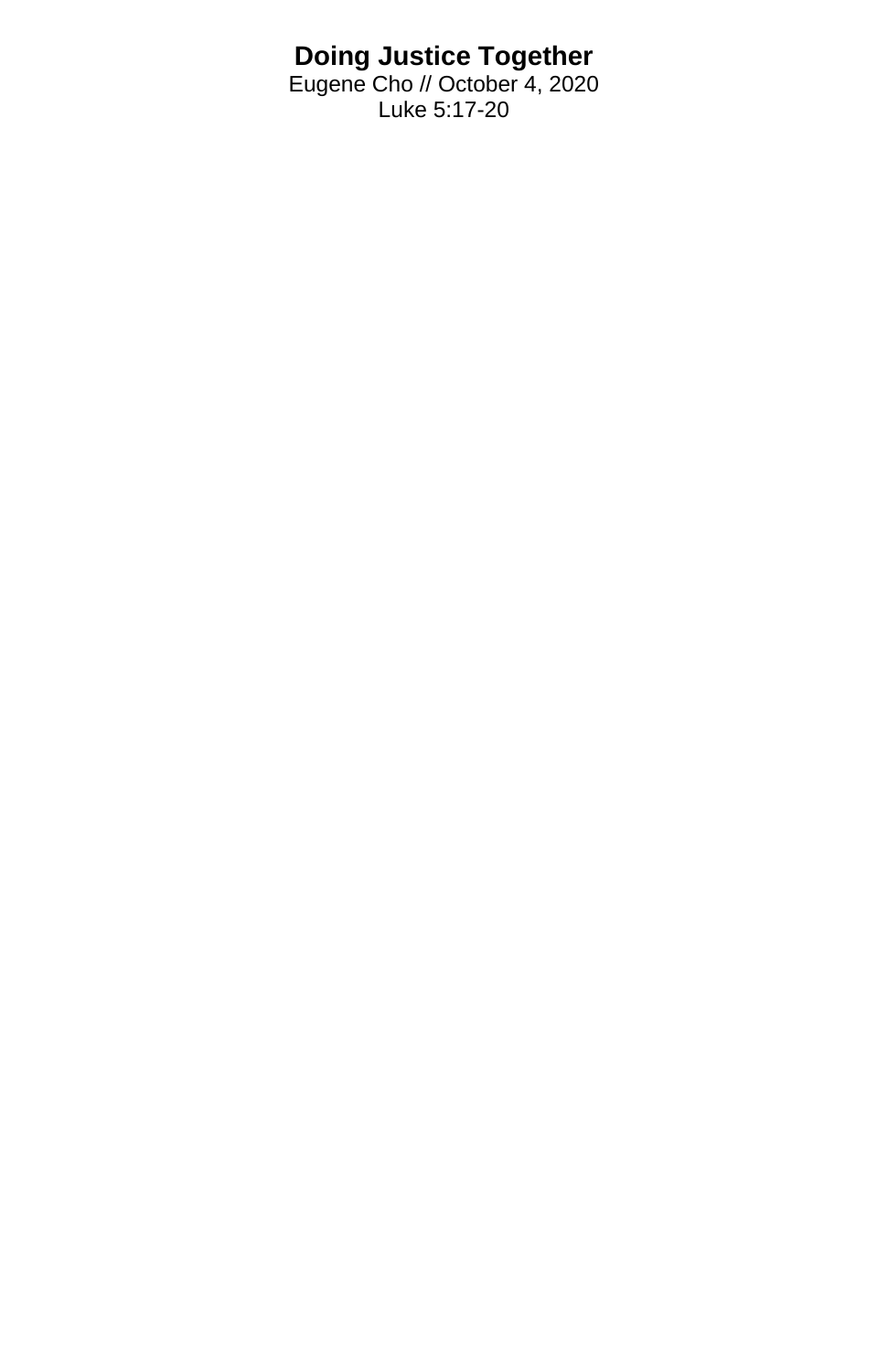## **Sermon questions**

Use these questions to discuss the sermon from Sunday, focusing on how you can **grow** as an everyday follower of Jesus and how you can **go** accomplish what Jesus calls you to do.

1. Have you had any experiences in your life that confronted you with the reality of global poverty? If yes, what were they?

2. What was something from Pastor Eugene Cho's message that made you think differently about Global Poverty and Missions?

3. Pastor Eugene talked about the difference between the whole gospel and a partial gospel. What was his point, and how can you **grow** in embracing the whole gospel?